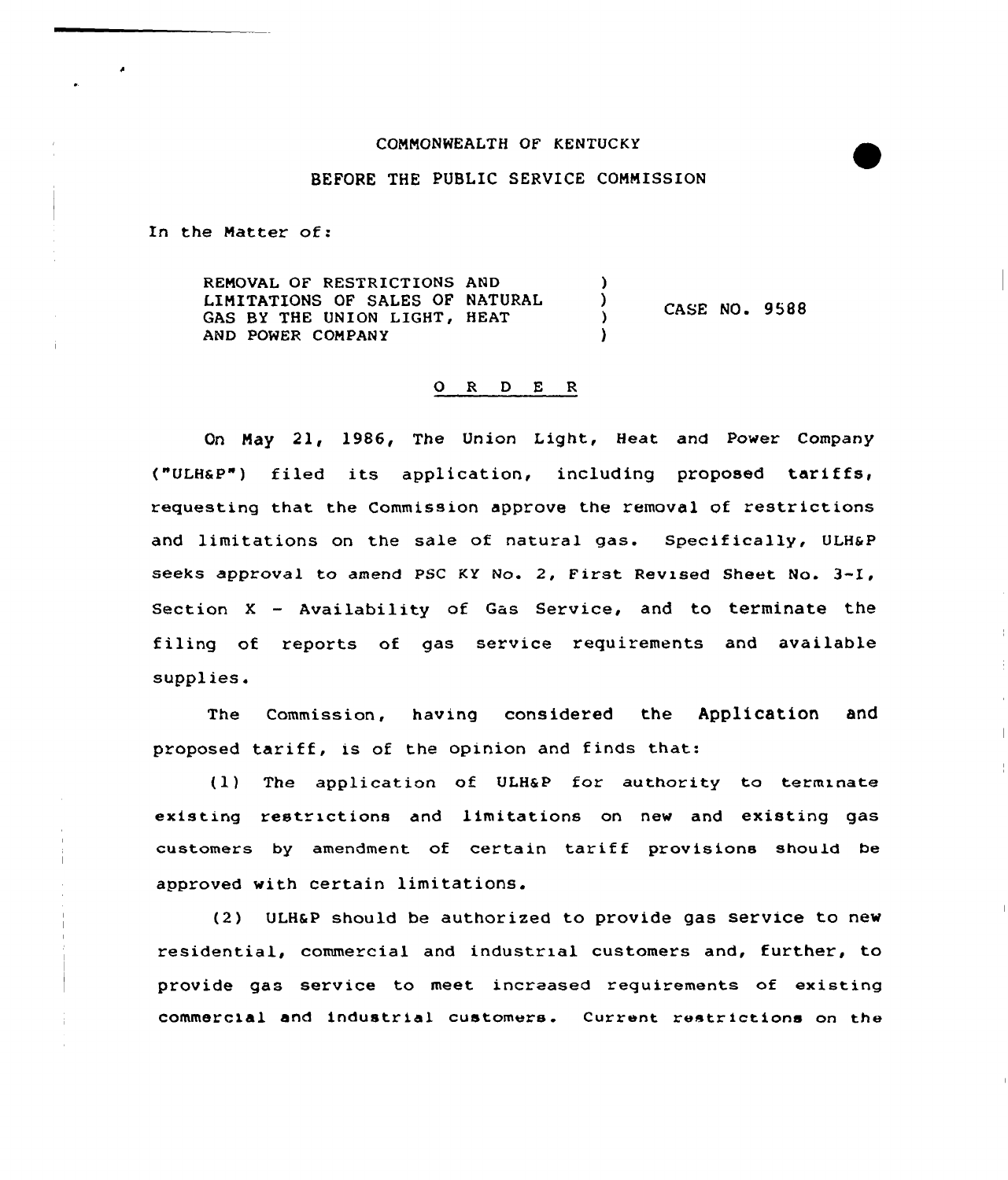provision of this service should be suspended for a period of 3 years. This will enable the Commission to assess the changing energy situation and determine whether a further extension is justified at the end of this period.

a a shekarar ta 1

كالمستعمل والمتعارف والمتاري

(3) The curtailment priorities heretofore approved by the Commission should remain in effect in the event they are needed because of future supply deficiencies.

(4) The requirement that ULH6P file an annual report on gas service requirements and supply, pursuant to the June 9, 1981, Order in Case No. 7378, should also be suspended for a period of 3 years.

IT IS THEREFORE ORDERED that:

متحدة المنتش

(1) The Application of ULH&P for authority to terminate existing restrictions and limxtations on new and existing gas customers by amendment of certain tariff provisions shall be denied to the extent that the Application seeks approval without limitations.

 $(2)$  ULH&P is hereby authorized to provide gas service to new residential, commercial and industrial customers and that current restrictions on the provision of this service shall be terminated for a period 3 years.

(3) The curtailment priorities heretofore approved by this Commission shall remain in effect in the event they are needed because of future supply deficiencies.

(4) The requirement that ULH6P file an annual report on gas service requirements and supply shall be suspended for a period of 3 years.

 $-2-$